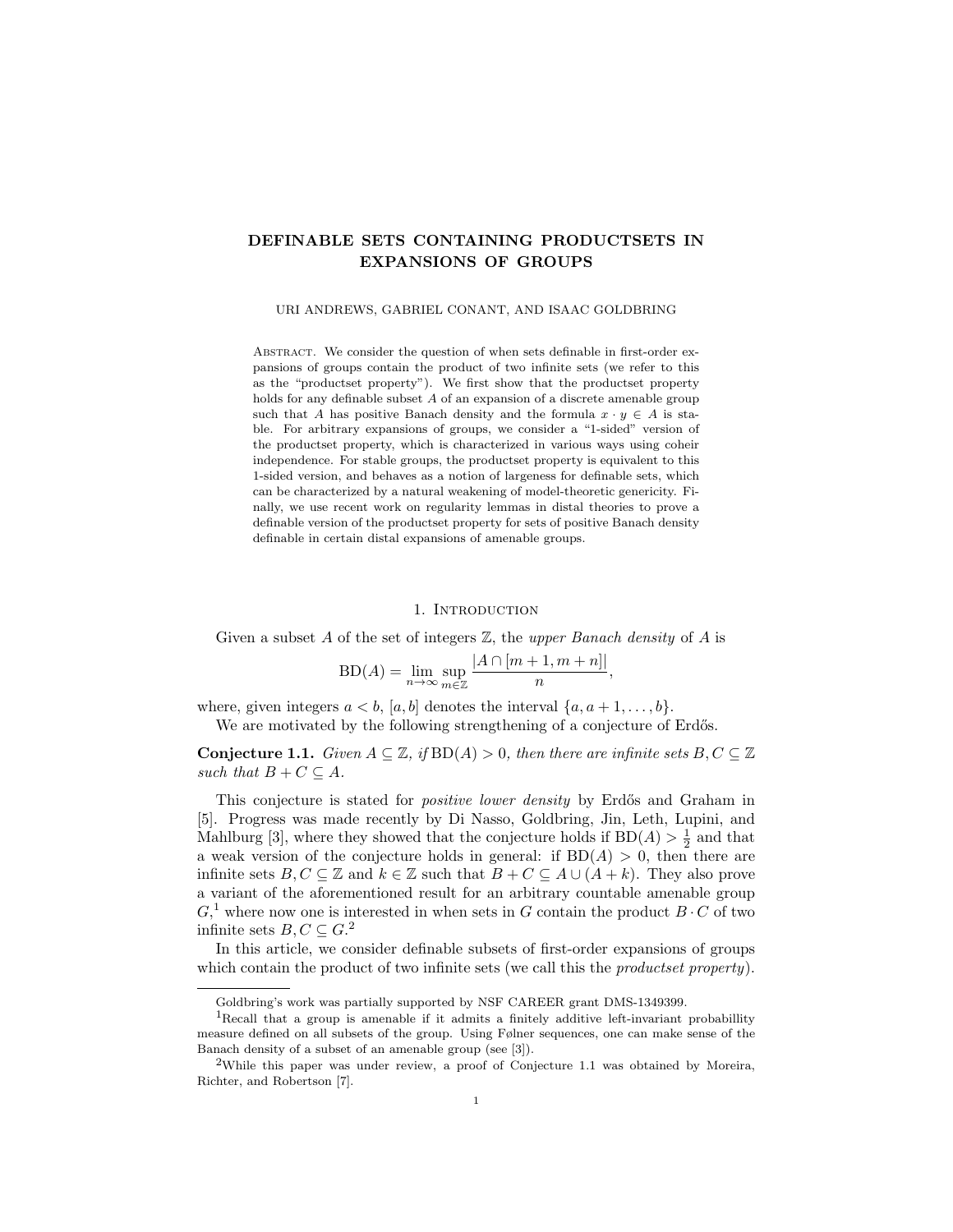Using the results in  $[3]$ , we show that if G is an expansion of a discrete amenable group and  $A \subseteq G$  is a definable set such that  $BD(A) > 0$  and the formula  $x \cdot y \in A$  is stable, then A has the productset property. For the case  $G = \mathbb{Z}$ , we use nonstandard analysis to give a complete proof of this result, which does not directly rely on [3]. In particular, this confirms Conjecture 1.1 for sets  $A \subseteq \mathbb{Z}$  such that " $x + y \in A$ " is stable in the expansion  $(\mathbb{Z}, +, 0, A)$ .

We then analyze the model theoretic content of the productset property for definable sets in first-order expansions of groups. Specifically, we consider a more flexible notion, the 1-sided productset property (see Definition 2.1), which coincides with the productset property in the case of stable groups. Motivated by an unpublished observation of DiNasso (Proposition 3.1), we show that the productset property for a definable set  $A$ , in an arbitrary first-order expansion of a group  $G$ , is equivalent to the existence of nonalgebraic global types  $p, q$  finitely satisfiable in G such that the formula  $x \cdot y \in A$  is contained in  $p(x) \otimes q(y)$  and  $q(y) \otimes p(x)$ . Using this we conclude that, when  $G$  is stable, the productset property for definable  $A \subseteq G$  is equivalent to the existence of a nonstandard element  $c \notin G$  such that the translate  $A \cdot c$  has infinitely many solutions in G. Thus the productset property can be viewed as a natural weakening of the notion of generic definable sets (where this condition holds for all such translates). We also consider a finitary version of the productset property and its connection with generically stable types.

Finally, we consider the finitary productset property in the setting of distal groups. Using recent work of Chernikov and Starchenko [2], we show that for distal groups, the finitary productset property is always witnessed by a definable family of sets. Using this, we show that if  $G$  is a distal expansion of a countable amenable group, and if G eliminates the quantifier  $\exists^{\infty}$ , then any definable subset of G with positive Banach density has the productset property witnessed by definable sets.

# 2. ERDÖS'S CONJECTURE IN THE STABLE SETTING

Motivated by Conjecture 1.1, we define the following properties of subsets of groups.

### **Definition 2.1.** Let  $G$  be a group.

- (1) A set  $A \subseteq G$  has the productset property if there are infinite  $B, C \subseteq G$  such that  $B \cdot C \subseteq A$ .
- (2) A set  $A \subseteq G$  has the 1-sided productset property if there are infinite sequences  $(b_i)_{i < \omega}$  and  $(c_i)_{i < \omega}$  in G such that  $b_i \cdot c_j \in A$  for all  $i \leq j < \omega$ .

If the group  $G$  is abelian, then we will speak of the  $(1\text{-sided})$  sumset property rather than the (1-sided) productset property.

The next result is [3, Lemma 3.4], which is proved using nonstandard analysis and technical results from ergodic theory.

**Lemma 2.2.** Let G be a countable amenable group. Fix  $A \subseteq G$  and suppose  $BD(A) > 0$ . Then there is a tempered Følner sequence  $(F_n)_{n=0}^{\infty}$  in G and an infinite set  $L \subseteq G$  satisfying:

- $\liminf_{n\to\infty}\frac{|L\cap F_n|}{|F_n|}\geq \alpha;$
- for every finite  $F \subseteq L$ , we have that  $A \cap_{x \in F} x^{-1}A$  is infinite.

In particular, A has the 1-sided productset property.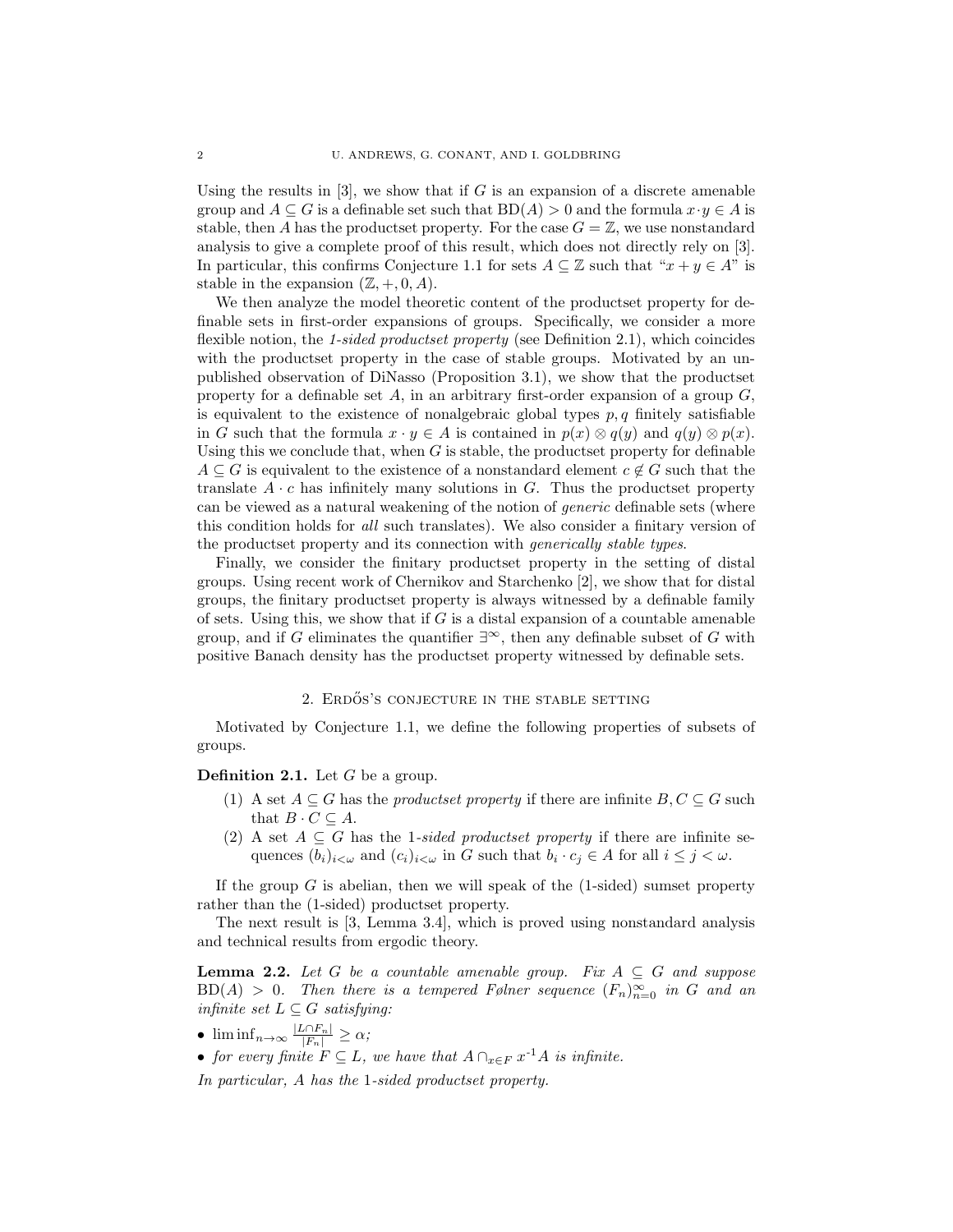We refer the reader to [3] for further details, including the definition of a tempered Følner sequence. Our applications of this result will entirely rest on the final conclusion concerning the 1-sided productset property. So we take the opportunity here to give a short proof of this conclusion for  $G = \mathbb{Z}$ , suggested to us by Renling Jin. The proof is given in terms of nonstandard analysis and we follow the usual terminology and notations that appear in the literature. For example, N<sup>\*</sup> denotes a sufficiently saturated nonstandard extension of N.

**Proposition 2.3.** Given  $A \subset \mathbb{Z}$ , if  $BD(A) > 0$ , then A has the 1-sided sumset property.

*Proof.* Without loss of generality,  $A \subseteq \mathbb{N}$ . Take hyperfinite  $I \subseteq \mathbb{N}^* \backslash \mathbb{N}$  such that  $|A^* \cap I|/|I| \approx \alpha := BD(A)$ . We claim that it suffices to find  $x \in I$  such that  $(A^* - x) \cap \mathbb{N}$  is infinite. Indeed, suppose  $(b_i)_{i \leq \omega}$  is an infinite sequence in  $\mathbb{N}$  such that  $b_i + x \in A^*$  for all  $i < \omega$ . Then for any  $j < \omega$ , we may apply transfer to find  $c_i \in \mathbb{N}$  such that  $b_i + c_j \in A$  for all  $i \leq j$ .

Write  $I = [a, b]$  and fix  $N \in \mathbb{N}^* \backslash \mathbb{N}$  such that  $N/(b-a) \approx 0$ . In order to find  $x \in I$ such that  $(A^*-x)\cap\mathbb{N}$  is infinite, it suffices to find  $x\in I$  such that  $|A^*\cap[x,x+n)|/n\geq 0$  $\alpha/2$  for all  $n \in \mathbb{N}^*$  with  $n \leq N$ . Suppose, towards a contradiction, that no such  $x \in I$  exists. We define a hyperfinite sequence  $(x_k)_{k \leq K}$  from I as follows. Set  $x_0 := a$ . Suppose that  $x_0, \ldots, x_k$  have been constructed such that  $x_{i+1} - x_i \leq N$ and  $|A^* \cap [x_i, x_{i+1})|/(x_{i+1}-x_i) < \alpha/2$  for all  $i < k$ . If  $b-x_k < N$ , set  $x_{k+1} := b$  and terminate the construction. Otherwise, set  $x_{k+1} \in I$  to be such that  $x_{k+1} - x_k \leq N$ and  $|A^* \cap [x_k, x_{k+1})| < \alpha/2$ . It follows that

$$
|A^* \cap I| = \sum_{k=0}^{K-2} |A^* \cap [x_k, x_{k+1})| + |A^* \cap [x_{K-1}, x_K]| < \frac{\alpha}{2}(x_{K-1} - a) + N,
$$

whence

$$
\frac{|A^* \cap I|}{|I|} < \frac{\alpha}{2} \cdot \frac{x_{K-1} - a}{b - a} + \frac{N}{b - a} \approx \frac{\alpha}{2},
$$

contradicting the choice of  $I$ .

Suppose that G is a first-order structure expanding a group and  $A \subseteq G$  is definable. We abuse terminology and say that A is stable if the two-variable formula  $x \cdot y \in A$  does not have the order property.

**Proposition 2.4.** Suppose that  $G$  is a first-order structure expanding a group and that  $A \subseteq G$  is a stable definable set. Then A has the productset property if and only if it has the 1-sided productset property.

Proof. One direction is trivial. For the other direction, fix a stable definable set  $A \subseteq G$  which has the 1-sided productset property witnessed by infinite sequences  $(b_i)_{i < \omega}$  and  $(c_i)_{i < \omega}$  in G. Let  $P_1 = \{(i, j) : i > j, b_i \cdot c_j \in A\}$  and  $P_2 = \{(i, j) : i > j, b_i \cdot c_j \in A\}$ j,  $b_i \cdot c_j \notin A$ . By Ramsey's theorem, there is an infinite set I of indices and some  $t \in \{1,2\}$  such that  $(i, j) \in P_t$  for all  $i, j \in I$  with  $i > j$ . If  $t = 2$ , then  $(b_i)_{i \in I}$  and  $(c_i)_{i\in I}$  witness the order property for  $x \cdot y \in A$ , which is a contradiction. Therefore  $t = 1$ , and so, setting  $B = \{b_i : i \in I\}$  and  $C = \{c_i : i \in I\}$ , we have  $B \cdot C \subseteq A$ .  $\Box$ 

Lemma 2.2 and Proposition 2.4 yield the productset property for stable definable sets of positive Banach density in expansions of amenable groups.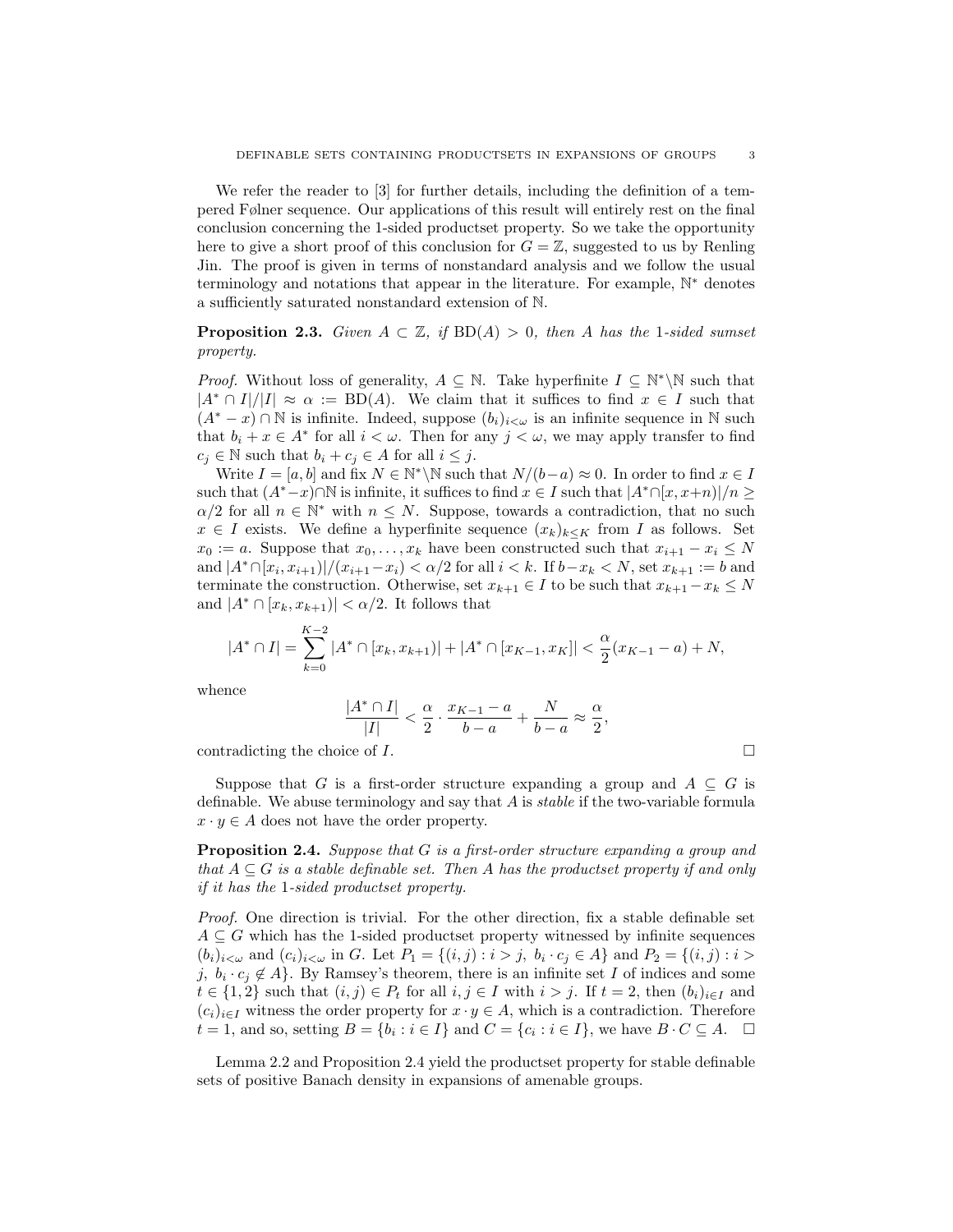**Theorem 2.5.** Suppose that  $G$  is a first-order structure expanding a countable amenable group and that  $A \subseteq G$  is a stable definable set. If  $BD(A) > 0$ , then there are infinite  $B, C \subseteq G$  such that  $B \cdot C \subseteq A$ .

Remark 2.6. In the model-theoretic setting, a first-order structure expanding a group  $G$  is *definably amenable* if there is a finitely additive left-invariant probability measure on the definable subsets of G. It is worth emphasizing that, in this paper, we do not consider this weaker notion of amenability.

#### 3. Substantial subsets of groups

3.1. The productset property and coheir substantiality. The original motivation for the present paper comes from the following unpublished observation of Mauro DiNasso. We thank him for his permission in allowing us to include this result and its proof.

**Proposition 3.1.**  $A \subseteq \mathbb{Z}$  has the sumset property if and only if there are nonprincipal ultrafilters U and V on Z such that  $A \in (\mathcal{U} \oplus \mathcal{V}) \cap (\mathcal{V} \oplus \mathcal{U})$ .

Here,  $\mathcal{U} \oplus \mathcal{V}$  is the ultrafilter on Z defined by setting  $A \in \mathcal{U} \oplus \mathcal{V}$  if and only if  $A - \mathcal{V} \in \mathcal{U}$ , where  $A - \mathcal{V} := \{k \in \mathbb{Z} : A - k \in \mathcal{V}\}.$ 

*Proof of Proposition 3.1.* First suppose that  $B, C \subseteq \mathbb{Z}$  are infinite and that  $B+C \subseteq$ A. It follows that the family  ${B} \cup {A - c : c \in C}$  has the finite intersection property, whence there is a nonprincipal ultrafilter  $U$  on  $\mathbb Z$  extending this family. In the same way, there is a nonprincipal ultrafilter  $V$  on  $\mathbb Z$  extending the family  $\{C\} \cup \{A - b : b \in B\}$ . Since  $B \subseteq A - \mathcal{V}$  and  $B \in \mathcal{U}$ , we have that  $A - \mathcal{V} \in \mathcal{U}$ , that is,  $A \in \mathcal{U} \oplus \mathcal{V}$ ; the argument that  $A \in \mathcal{V} \oplus \mathcal{U}$  is identical.

Now suppose that  $A \in (\mathcal{U} \oplus \mathcal{V}) \cap (\mathcal{V} \oplus \mathcal{U})$  for nonprincipal ultrafilters  $\mathcal{U}$  and  $\mathcal{V}$  on Z. Pick  $b_0 \in A - \mathcal{V}$  and  $c_0 \in A - \mathcal{U}$  arbitrarily. Now pick  $b_1 \in (A - \mathcal{V}) \cap (A - c_0)$ , with  $b_1 \neq b_0$ , and  $c_1 \in (A - U) \cap (A - b_0) \cap (A - b_1)$ , with  $c_1 \neq c_0$ . Now pick  $b_2 \in (A - V) \cap (A - c_0) \cap (A - c_1)$ , with  $b_2 \notin \{b_0, b_1\}$ , and then  $c_2 \in (A - U) \cap (A - c_0)$  $b_0$ ) ∩  $(A - b_1)$  ∩  $(A - b_2)$ , with  $c_2 \notin \{c_0, c_1\}$ . Continuing in this way, we get infinite sequences  $(b_i)_{i<\omega}$  and  $(c_j)_{j<\omega}$  such that  $b_i + c_j \in A$  for all  $i, j < \omega$ .

Remark 3.2. Proposition 3.1 also holds in an arbitrary abelian group (with virtually the same proof).

For the rest of Section 3, we let  $G$  denote a fixed first-order expansion of a group. We also let T denote the complete theory of G and we let  $\mathbb G$  be a sufficiently saturated monster model of T. We write  $A \subset \mathbb{G}$  to mean A is a "small" subset, in the sense that  $\mathbb G$  is  $|A|^+$ -saturated. Unless otherwise specified, we use  $\varphi(x)$  to denote a formula in the single variable  $x$  with parameters from  $G$ . We say that a formula  $\varphi(x)$  has the 1-sided productset property (resp. productset property) if the set  $\varphi(G)$  has the 1-sided productset property (resp. productset property).

**Remark 3.3.** In this model-theoretic context, when we say a formula  $\varphi(x)$  has the (1-sided) productset property, it is worth emphasizing that we do not require the witnessing sets  $B$  and  $C$  to be definable. For example, suppose  $G$  is strongly minimal. Then any infinite definable subset of  $G$  is cofinite, and thus has the productset property. On the other hand, the only subset of G with the productset property witnessed by definable  $B$  and  $C$  is  $G$  itself (since, in any group, the product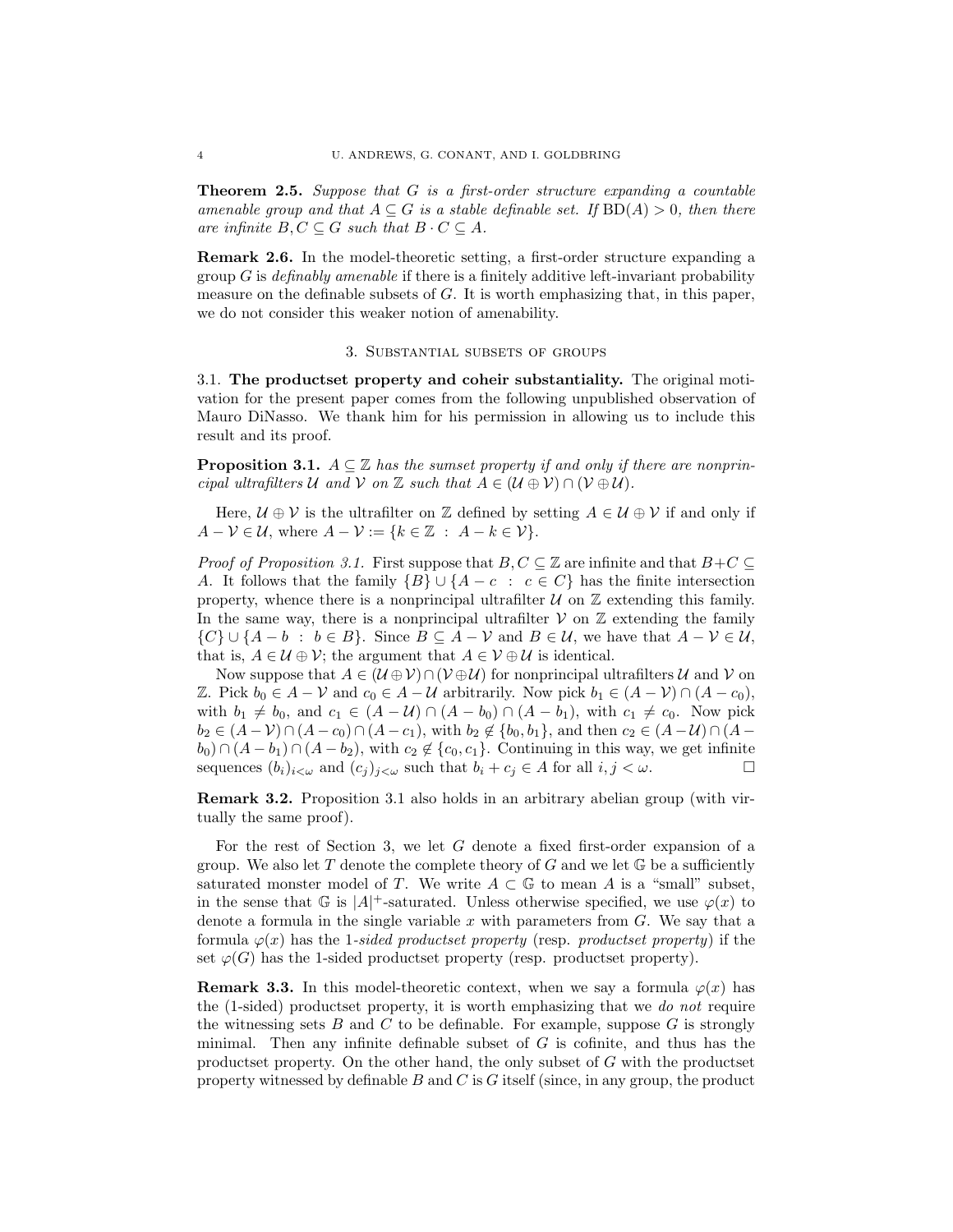of two cofinite sets is the whole group). In Section 4, we will consider definable versions of the productset property in the setting of distal groups.

Much of the work in this section is motivated by the consideration of Proposition 3.1 in light of the relationship between types and ultrafilters. First, recall that there is a map  $(U, V) \rightarrow U \otimes V$  from pairs of ultrafilters on a set X to ultrafilters on  $X^2$ given by declaring, for  $E \subseteq X^2$ , that  $E \in \mathcal{U} \otimes \mathcal{V}$  if and only if  $\{x \in X : E_x \in \mathcal{V}\} \in \mathcal{U}$ , where  $E_x$  is the fiber of E over x, that is,  $E_x := \{y \in X : (x, y) \in E\}$ . In the case  $X = \mathbb{Z}$ , the operation  $\oplus$  above is thus the pushforward of the operation  $\otimes$  under the map  $(x, y) \mapsto x + y$ .

In the model-theoretic setting, there is an operation  $\otimes$  on global types that is meant to mimic the operation ⊗ on ultrafilters. Specifically, fix  $A \subset \mathbb{G}$  and suppose  $p, q \in S_1(\mathbb{G})$  are global types such that p is A-invariant. Define the global type  $p(x) \otimes q(y)$  so that, given  $A \subseteq B \subset \mathbb{G}$  and a formula  $\theta(x, y)$  with parameters in B,  $\theta(x, y) \in p(x) \otimes q(y)$  if and only if  $\theta(x, c) \in p$  for some (any)  $c \models q|_{B}$ . (See [13, Section 2.2] for details.) For any  $A \subset \mathbb{G}$ , there is also a surjective map from ultrafilters on A to global types in  $S_1(\mathbb{G})$  which are finitely satisfiable in A, given by  $\mathcal{U} \mapsto {\theta(x, c) : \theta(A, c) \in \mathcal{U}}$  (see [13, Example 2.1.7]). Finally, note that if  $p \in S_1(\mathbb{G})$  is finitely satisfiable in some set  $A \subset \mathbb{G}$ , then p is A-invariant. Altogether, this motivates the following model-theoretic interpretation of Proposition 3.1.

**Theorem 3.4.** A formula  $\varphi(x)$  has the productset property if and only if there are nonalgebraic global types  $p, q \in S_1(\mathbb{G})$  such that  $p, q$  are finitely satisfiable in G and  $\varphi(x \cdot y) \in (p(x) \otimes q(y)) \cap (q(y) \otimes p(x)).$ 

*Proof.* First, suppose  $\varphi(x)$  has the productset property, and let  $B, C \subseteq G$  be infinite with  $B \cdot C \subseteq \varphi(G)$ . Since B and C are infinite, the type  $\{x \neq g : g \in G\}$  is finitely satisfiable in both B and C, and thus extends to global types  $p, q \in S_1(\mathbb{G})$ , which are finitely satisfiable in B and C, respectively. Note then that  $p, q$  are necessarily nonalgebraic. For a contradiction, suppose  $\neg \varphi(x \cdot y) \in p(x) \otimes q(y)$ . Let  $c^* \models q|_G$ . Then  $\neg\varphi(x \cdot c^*) \in p$  so there is  $b \in B$  such that  $\neg\varphi(b \cdot c^*)$  holds. Then  $\neg\varphi(b \cdot y) \in q$ , and so there is  $c \in C$  such that  $\neg \varphi(b \cdot c)$  holds, which is a contradiction. By a similar argument,  $\varphi(x \cdot y) \in q(y) \otimes p(x)$ .

Now suppose  $p, q \in S_1(\mathbb{G})$  satisfy the conditions of the theorem. In a sufficiently saturated extension of  $\mathbb{G}$ , let  $(b^*, c^*)$   $\models p(x) \otimes q(y)$  and let  $(b', c')$   $\models q(y) \otimes p(x)$ . By assumption,  $\varphi(b^* \cdot c^*)$  and  $\varphi(b' \cdot c')$  hold. Let  $p^* = p \mathbb{G} c^*$  and  $q' = q \mathbb{G} b'$ . Note that  $b^* \models p^*, c' \models q'$ , and  $p^*, q'$  are nonalgebraic and finitely satisfiable in G. Fix  $n < \omega$  and suppose we have constructed sequences  $(b_i)_{i \leq n}$  and  $(c_i)_{i \leq n}$  such that  $\varphi(b_i \cdot c_j)$  holds for all  $i, j < n$ ,  $\varphi(b_i \cdot c^*)$  for all  $i < n$ , and  $\varphi(b^* \cdot c_j)$  holds for all  $j < n$ . The formula

$$
\bigwedge_{j
$$

is realized by  $b^*$  and thus is in  $p^*$ . So we may find a realization  $b_n$  in G. Since  $c^* \equiv_G c'$ , we have  $\varphi(b_i \cdot c')$  for all  $i \leq n$ . So the formula

$$
\bigwedge_{i\leq n}\varphi(b_i\cdot y)\wedge\varphi(b'\cdot y)\wedge\bigwedge_{j
$$

is realized by c' and thus is in q'. So we may find a realization  $c_n$  in G. Since  $b^* \equiv_G a$ b', we have  $\varphi(b^*\cdot c_n)$ . This constructs infinite  $B, C$  such that  $B\cdot C \subseteq \varphi(G)$ .  $\Box$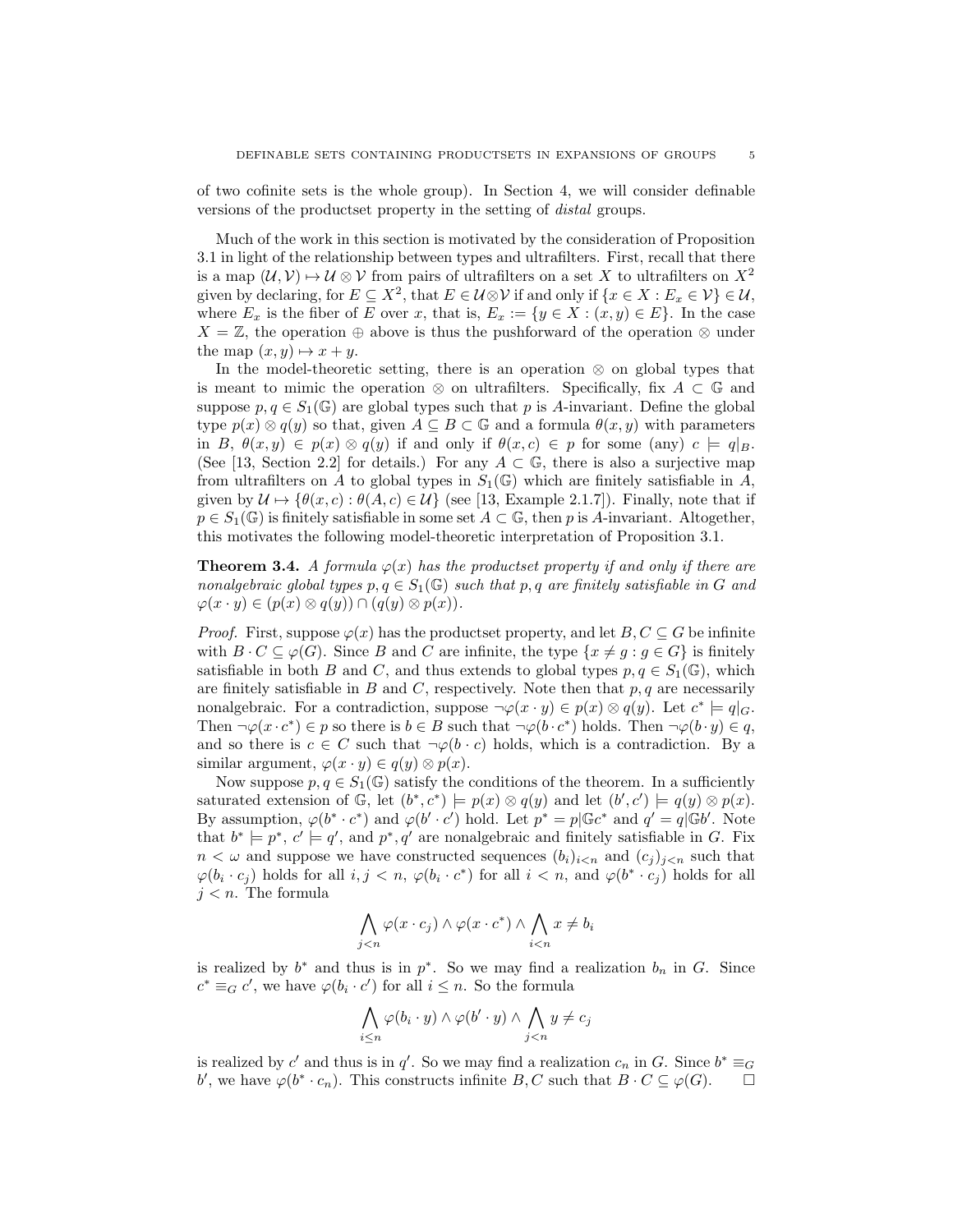In the next subsection, we will analyze the productset property in the context of model-theoretic genericity in stable and simple theories. Toward this end, a natural question is when, in the above characterization of the productset property, we can choose realizations of the types  $p$  and  $q$ , which are mutually independent with respect to finite satisfiability. This motives the next definition.

**Definition 3.5.** A formula  $\varphi(x)$  is 1-sided coheir substantial (resp. coheir substan*tial*) if there are  $b, c \in \mathbb{G} \backslash G$  such that  $\varphi(b \cdot c)$  holds and  $\text{tp}(b/Gc)$  is (resp.  $\text{tp}(b/Gc)$ ) and  $tp(c/Gb)$  are) finitely satisfiable in G.

**Theorem 3.6.** Fix a formula  $\varphi(x)$ . The following are equivalent:

- (i)  $\varphi(x)$  has the 1-sided productset property.
- (*ii*)  $\varphi(x)$  *is 1-sided coheir substantial.*
- (iii) There are nonalgebraic global types  $p, q \in S_1(\mathbb{G})$  such that p is finitely satisfiable in G and  $\varphi(x \cdot y) \in p(x) \otimes q(y)$ .

*Proof.* (i)  $\Rightarrow$  (ii): Assume that  $\varphi(x)$  has the 1-sided productset property as witnessed by the infinite sequences  $(b_i)_{i<\omega}$  and  $(c_i)_{i<\omega}$  from G. By saturation, we may find  $c \in \mathbb{G} \backslash G$  such that  $\varphi(b_i \cdot c)$  holds for all  $i < \omega$ . Then  $\{\varphi(x \cdot c)\} \cup \{x \neq g : g \in G\}$ is finitely satisfiable in G, and thus extends to a complete type  $p \in S_1(Gc)$  which is finitely satisfiable in G. If  $b \in \mathbb{G}$  is a realization of p, then  $b, c \in \mathbb{G}\backslash G$  witness that  $\varphi(x)$  is 1-sided coheir substantial.

 $(ii) \Rightarrow (iii)$ : Assume that  $\varphi(x)$  is coheir substantial as witnessed by  $b, c \in \mathbb{G}\backslash G$ . We may extend tp(b/Gc) to a global type  $p \in S_1(\mathbb{G})$ , which is finitely satisfiable in G. Since  $b \notin G$ , it follows that p is nonalgebraic. Since tp(b/Gc) is finitely satisfiable in G, it follows that  $c \notin \text{acl}(Gb)$ , and so we may extend tp( $c/Gb$ ) to a nonalgebraic global type  $q \in S_1(\mathbb{G})$ . Since  $c \models q|_G$  and  $\varphi(x \cdot c) \in p$ , we have  $\varphi(x \cdot y) \in p(x) \otimes q(y)$ , as desired.

 $(iii) \Rightarrow (i)$ : Assume that  $\varphi(x)$  satisfies  $(iii)$  as witnessed by  $p, q \in S_1(\mathbb{G})$ . Let  $c \in \mathbb{G} \backslash G$  realize  $q|_G$ . Since  $\varphi(x \cdot y) \in p(x) \otimes q(y)$ , we have  $\varphi(x \cdot c) \in p$ . Let  $b \models p|_{G_c}$ . Then  $\varphi(b \cdot c)$  holds and  $\text{tp}(b/Gc)$  is finitely satisfiable in G (since it is contained in p). We inductively construct infinite sequences  $(b_i)_{i<\omega}$  and  $(c_i)_{i<\omega}$  in G such that  $\varphi(b_i \cdot c_j)$  holds for all  $i \leq j < \omega$ . In particular, fix  $n < \omega$  and assume we have distinct  $(b_i)_{i \leq n}$  and distinct  $(c_i)_{i \leq n}$  such that  $\varphi(b_i \cdot c_j)$  holds for  $i \leq j \leq n$  and  $\varphi(b_i \cdot c)$  holds for  $i < n$ . The formula  $\varphi(x \cdot c) \wedge \bigwedge_{i < n} x \neq b_i$  is in  $tp(b^*/Gc)$  and thus realized by some  $b_n \in G$ . Then  $\mathbb{G} \models \bigwedge_{i \leq n} \varphi(b_i \cdot c) \wedge \bigwedge_{j \leq n} c \neq c_j$  and so, by elementarity, there is  $c_n \in G \backslash (c_j)_{j \leq n}$  such that  $\varphi(b_i \cdot c_n)$  holds for all  $i \leq n$ .

When  $T$  is stable, the "2-sided" version of the previous result holds.

**Theorem 3.7.** Fix a formula  $\varphi(x)$ .

- (a) If  $\varphi(x)$  is coheir substantial then it has the productset property.
- (b) Assume T is stable. Then  $\varphi(x)$  is coheir substantial if and only if it has the productset property.

*Proof.* Part (a). Follow the proof of Theorem 3.6[(iii)  $\Rightarrow$  (i)], with  $q \in S_1(\mathbb{G})$ chosen to be finitely satisfiable in M. We have  $\varphi(x \cdot y) \in p(x) \otimes q(y)$  by the same argument. Since  $b = p|_G$  and  $\varphi(b \cdot y) \in q$ , we also have  $\varphi(x, y) \in q(y) \otimes p(x)$ .

Part  $(b)$ . We only need to show the reverse implication. Since T is stable, coheir independence satisfies symmetry (over models), and so coheir substantial coincides with 1-sided coheir substantial. Thus the result follows from Theorem 3.6.  $\Box$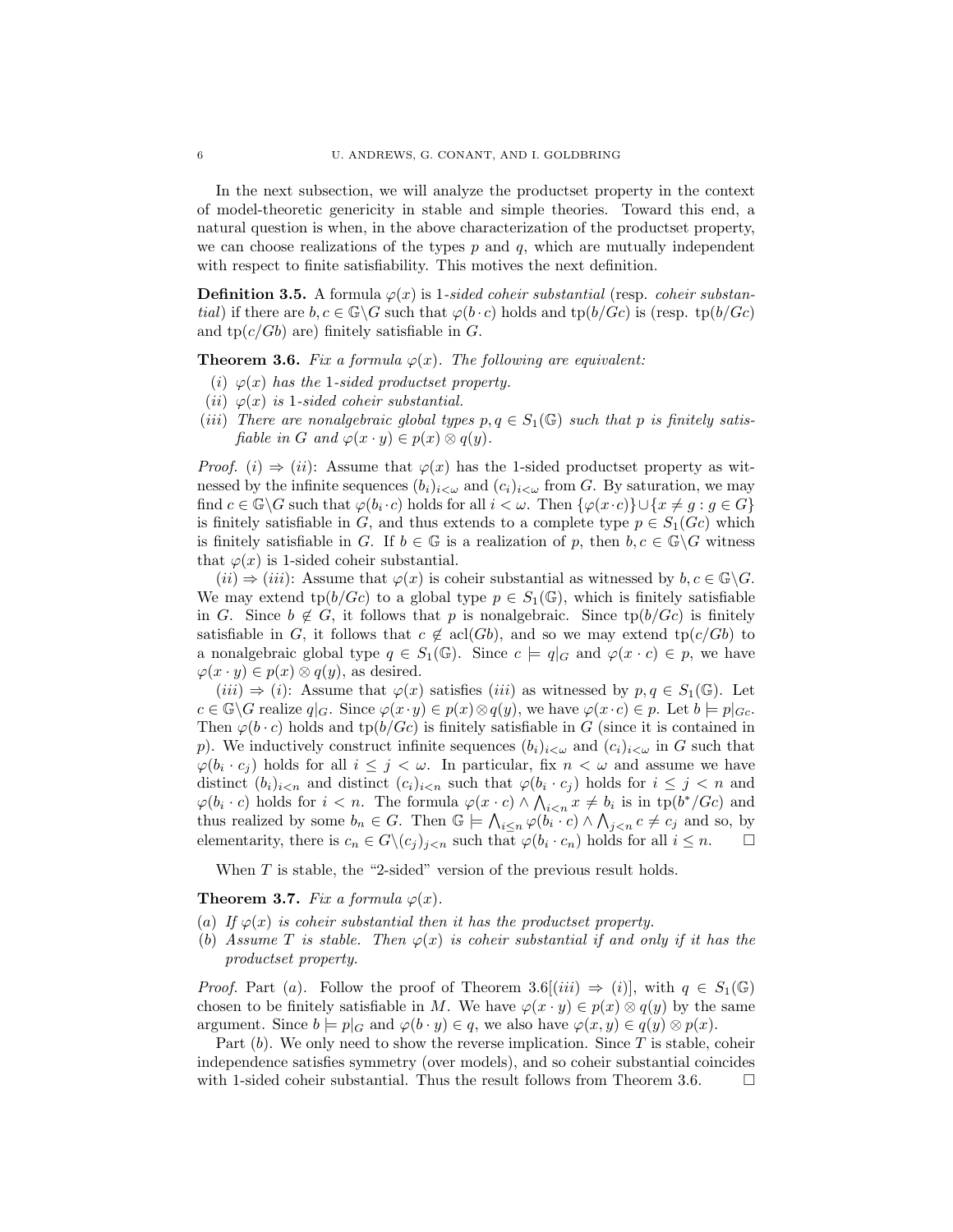Part (b) of the previous result can fail in general (we thank Pierre Simon for this observation), as witnessed by the following example.

**Remark 3.8.** Let  $G = (\mathbb{Z}, +, <, 0)$  and let  $\varphi(x)$  be  $x > 0$  (which clearly has the sumset property). For a contradiction, suppose there are  $b, c \in \mathbb{G}\backslash G$  such  $b + c > 0$  and tp $(b/\mathbb{Z}c)$  and tp $(c/\mathbb{Z}b)$  are both finitely satisfiable in  $\mathbb{Z}$ . Without loss of generality, suppose  $b \leq c$ . Then  $b \leq y$  and  $b + y > 0$  are both realized in  $\mathbb{Z}$ , which is impossible.

Remark 3.9. Theorems 3.4, 3.6, and 3.7 can be directly adapted to outside of the group context, in which G is replaced by an arbitrary first-order structure  $M$ ,  $\varphi(x \cdot y)$  is replaced by a formula  $\varphi(x, y)$ , and the *productset property* is interpreted to mean  $B \times C \subseteq \varphi(M)$  for some infinite  $B, C \subseteq M$ . Proposition 2.4 can also be generalized to this context to show that the productset property and 1-sided productset property coincide for stable formulae.

3.2. Nonforking substantiality and generic formulae in simple theories. A key part of the proof of Theorem  $3.7(b)$  is the symmetry of coheir independence in stable theories. In the more general context of simple theories, coheir independence can fail symmetry, but nonforking independence (which coincides with coheir independence in the stable case) remains symmetric. This motivates the following definition.

**Definition 3.10.** A formula  $\varphi(x)$  is 1-sided nonforking substantial (resp. nonforking substantial) if there are  $b, c \in \mathbb{G} \backslash G$  such that  $\varphi(b \cdot c)$  holds and  $tp(b/Gc)$  does (resp. tp $(b/Gc)$  and tp $(c/Gb)$  do) not fork over G.

Recall that, for any theory  $T$ , coheir independence is stronger than nonforking independence, whence (1-sided) coheir substantial implies (1-sided) nonforking substantial. Applying Theorem 3.6, we obtain the following conclusion.

**Corollary 3.11.** If a formula  $\varphi(x)$  has the 1-sided productset property then  $\varphi(x)$ is 1-sided nonforking substantial.

Combined with Lemma 2.2, we have:

Corollary 3.12. Suppose G is a first-order expansion of a countable amenable group and  $A \subseteq G$  is definable. If  $BD(A) > 0$ , then A is 1-sided nonforking substantial.

The next corollary collects the stronger conclusions obtained in the case that T is stable or simple.

Corollary 3.13. Fix a formula  $\varphi(x)$ .

- (a) Assume T is stable. The following are equivalent.
	- (i)  $\varphi(x)$  is (1-sided) nonforking substantial.
	- (*ii*)  $\varphi(x)$  *is (1-sided) coheir substantial.*
	- (iii)  $\varphi(x)$  has the (1-sided) productset property.
- (b) Assume T is simple. Then  $\varphi(x)$  is nonforking substantial if and only if it is 1-sided nonforking substantial.
- (c) Assume T is simple. If  $\varphi(x)$  has the productset property then it is nonforking substantial.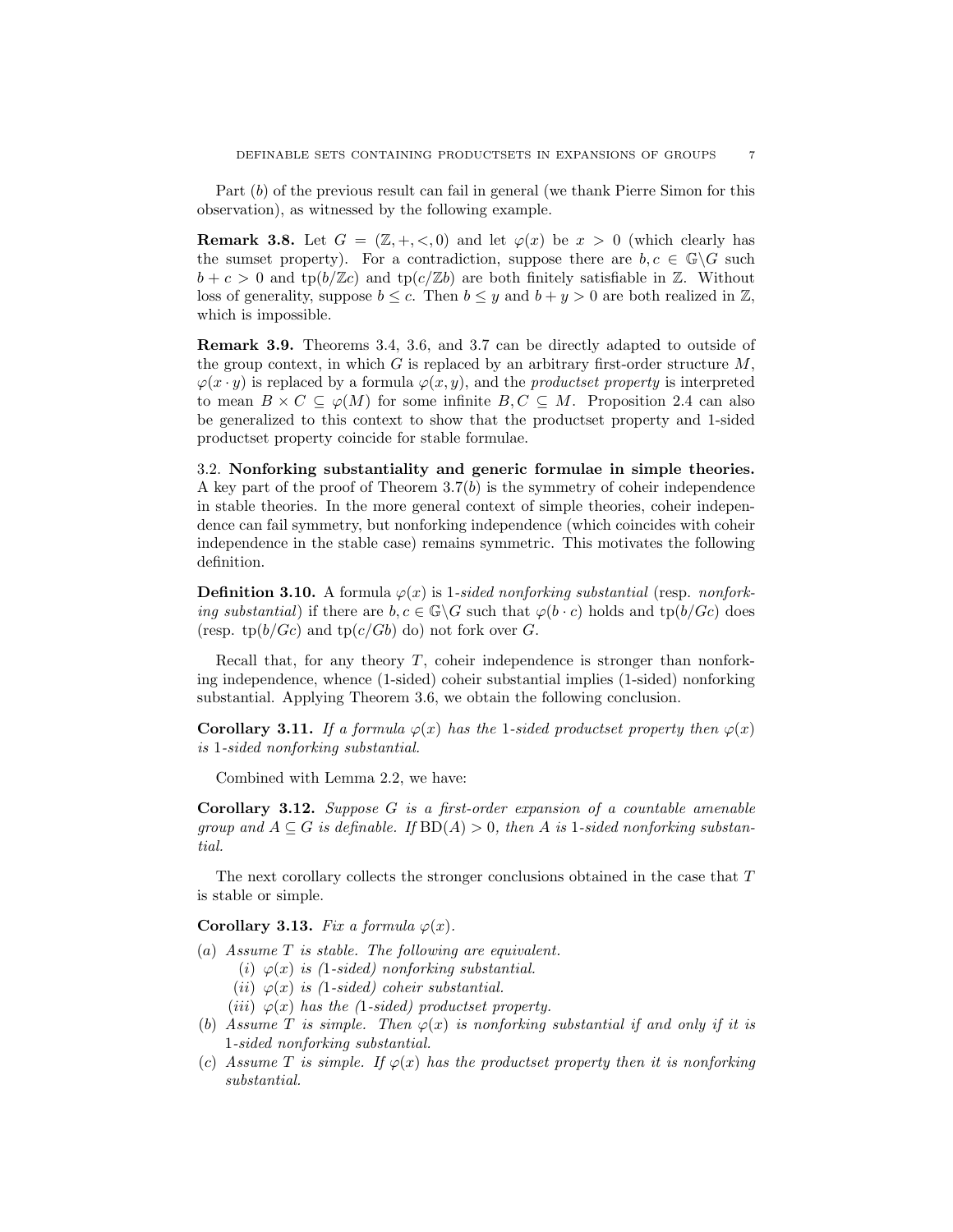In the case that  $T$  is stable, we have a single notion of "substiantiality", which can be characterized in several interesting ways. Therefore, in the stable case, we simply say that  $\varphi(x)$  is *substantial* if it satisfies one of the equivalent conditions in part (b) of the previous corollary.

We again note that, since coheir independence implies nonforking independence in any theory, part  $(c)$  of the previous corollary holds whenever T satisfies the conclusion of Theorem 3.7(b).

Question 3.14. Does Corollary 3.13(c) hold without the assumption that T is simple (or, under weaker assumptions such as NIP)?

**Question 3.15.** Is there a model theoretically "tame" group  $G$  (e.g. simple or NIP) in which some formula  $\varphi(x)$  is (1-sided) nonforking substantial but not (1-sided) coheir substantial?

Our next goal is to connect the notion of substantial definable sets to the wellstudied notion of model-theoretic genericity.

**Definition 3.16.** A formula  $\varphi(x)$  is *generic* if G is covered by finitely many left translates of  $\varphi(G)$ .

**Remark 3.17.** Recall that a set  $A \subseteq \mathbb{N}$  of natural numbers is called *syndetic* if finitely many translates of A cover N. Our change in terminology follows the literature on stable group theory.

**Definition 3.18.** Assume  $T$  is simple.

- (1) A type  $p \in S_1(G)$  is *f-generic* if, for all  $b, c \in \mathbb{G}$ , if  $b \models p$  and  $tp(b/Gc)$ does not fork over G, then  $tp(c \cdot b/Gc)$  does not fork over G.
- (2) A formula  $\varphi(x)$  is f-generic if it is contained in an f-generic type  $p \in S_1(G)$ .

**Remark 3.19.** For a stable group G, a formula  $\varphi(x)$  is f-generic if and only if it is generic (see [9, Lemma I.6.9]). However, outside of stable groups, these notions need not coincide.

Another classical fact is that if T is simple, then a formula  $\varphi(x)$  is f-generic if and only if, for all  $c \in \mathbb{G}$ ,  $\varphi(x \cdot c)$  does not fork over G (see [10, Proposition 3.10]).<sup>3</sup> The next result shows how "1-sided nonforking substantial" is essentially obtained by replacing "for all  $c$ " with "there exists a  $c$ " (modulo certain caveats). Moreover, "1-sided coheir substantial" is obtained from "generic" in an analogous fashion. In the following statement, we use  $x \notin G$  as shorthand for the (partial) type  $\{x \neq g : g \in G\}.$ 

**Proposition 3.20.** Let  $\varphi(x)$  be a formula.

- (a) The following are equivalent.
	- (i)  $\varphi(x)$  is 1-sided coheir substantial.
	- (ii) There is  $c \in \mathbb{G} \backslash G$  such that  $\varphi(x \cdot c)$  has infinitely many solutions in G.
- (b) The following are equivalent.
	- (i)  $\varphi(x)$  is 1-sided nonforking substantial.
	- (ii) There is  $c \in \mathbb{G} \backslash G$  such that  $\{\varphi(x \cdot c)\} \cup x \notin G$  does not fork over G.
- (c) The following are equivalent.
	- (i)  $\varphi(x)$  is generic.

 $3$ Outside of simple theories, this latter property is usually taken to be the definition of  $f$ genericity for formulae.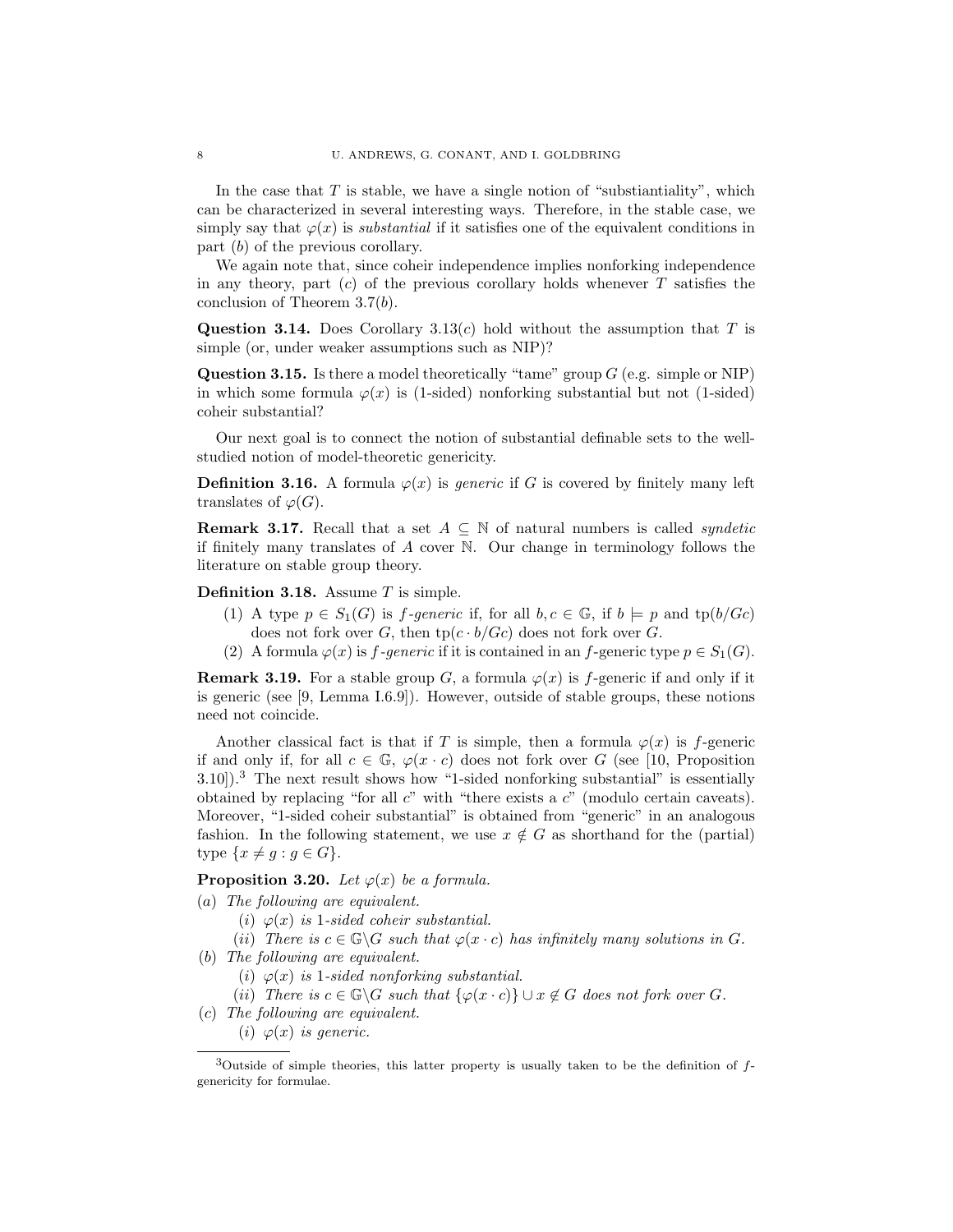- (ii) For all  $c \in \mathbb{G}$ ,  $\varphi(x \cdot c)$  has infinitely many solutions in G.
- (iii) For all  $c \in \mathbb{G}$ ,  $\varphi(x \cdot c)$  has a solution in G.
- (d) Assume T is simple. The following are equivalent.
	- (i)  $\varphi(x)$  is f-generic.
	- (ii) For all  $c \in \mathbb{G}$ ,  $\{\varphi(x \cdot c)\} \cup x \notin G$  does not fork over G.
	- (iii) For all  $c \in \mathbb{G}$ ,  $\varphi(x \cdot c)$  does not fork over G.

Proof. Parts (a) and (b) are straightforward.

Part (c). (i)  $\Rightarrow$  (ii). Assume  $\varphi(x)$  is generic. Fix  $c \in \mathbb{G}$  and a finite subset  $F \subseteq G$ . We find  $g \in G\backslash F$  such that  $\varphi(g \cdot c)$  holds. By assumption, there are  $a_1, \ldots, a_n \in G$  such that  $\mathbb{G} = \bigcup_{i=1}^n a_i \cdot \varphi(\mathbb{G})$ . Since G is infinite, there is  $b \in G$ such that  $a_i^{-1} \cdot b^{-1} \notin F$  for all  $1 \leq i \leq n$ . Note that  $\mathbb{G} = \bigcup_{i=1}^n b \cdot a_i \cdot \varphi(\mathbb{G})$ . So there is some  $i \in \{1, \ldots, n\}$  such that  $c \in b \cdot a_i \cdot \varphi(\mathbb{G})$ . Then  $g := a_i^{-1} \cdot b^{-1}$  is as desired.  $(ii) \Rightarrow (iii)$ . Trivial.

 $(iii) \Rightarrow (i)$ . Suppose  $\varphi(x)$  is not generic. Then the type  $\{\neg \varphi(g \cdot y) : g \in G\}$  is finitely satisfiable, and thus realized by  $c \in \mathbb{G}$ . So  $\varphi(x \cdot c)$  is not satisfied in G.

Part  $(d)$ . As noted above, the equivalence of  $(i)$  and  $(iii)$  is [10, Proposition 3.10].

 $(i) \Rightarrow (ii)$ . Suppose  $\varphi(x)$  is f-generic. Let  $p \in S_1(G)$  be an f-generic type containing  $\varphi(x)$ . Fix  $c \in \mathbb{G}$ , and let  $q(x) = p(x \cdot c) \in S_1(Gc)$ . Since all formulae in p are f-generic, it follows from  $(i) \Rightarrow (iii)$  that q does not fork over G. Let  $X = p(\mathbb{G})$ , and note that  $q(\mathbb{G}) = X \cdot c^{-1}$ . Since p is f-generic, it follows that X is infinite. Therefore  $q(\mathbb{G})$  is infinite, and so there is a realization of q in  $\mathbb{G}\backslash G$ . In particular,  $\varphi(x \cdot c) \wedge x \notin G$  is contained in q, and thus does not fork over G.  $(ii) \Rightarrow (iii)$ . Trivial.

Remark 3.21. It is worth emphasizing that, unlike the situation with f-generic formulae, in the characterization of 1-sided nonforking substantial formulae, the type  $\{\varphi(x \cdot c)\} \cup x \notin G$  cannot be replaced by the formula  $\varphi(x \cdot c)$ . For example, let G be the expansion of  $(\mathbb{Z}, +, 0)$  obtained by adding a predicate for  $A = \{2^n : n \in \mathbb{N}\}.$ Then G is stable (see [8] or [12]). If  $c \in A(\mathbb{G})\backslash G$  is a nonstandard power of 2, then the formula  $A(x + c)$  is realized by  $0 \in G$  and thus does not fork over G. But  $A(x)$ is not nonforking substantial as the powers of 2 do not have the sumset property.

**Corollary 3.22.** Assume T is simple. If a formula  $\varphi(x)$  is f-generic then it is nonforking substantial.

In the case that  $T$  is stable and  $G$  is amenable, the implication given by the previous corollary can also be explained using Banach density and Corollary 3.12.

Corollary 3.23. Assume T is stable and G is countable and amenable. Fix a definable set  $A \subseteq G$ .

- (a) If A is generic, then  $BD(A) > 0$ .
- (b) If  $BD(A) > 0$ , then A is substantial.

Proof. Part (a) follows from known facts. In particular, it is a standard exercise that, for subsets of amenable groups, genericity corresponds to positive lower Banach density (which implies positive upper Banach density). Moreover, we have already recalled that "f-generic" and "generic" coincide for definable subsets of stable groups.

Part (b) follows from Corollary 3.12 and Corollary 3.13(a).  $\Box$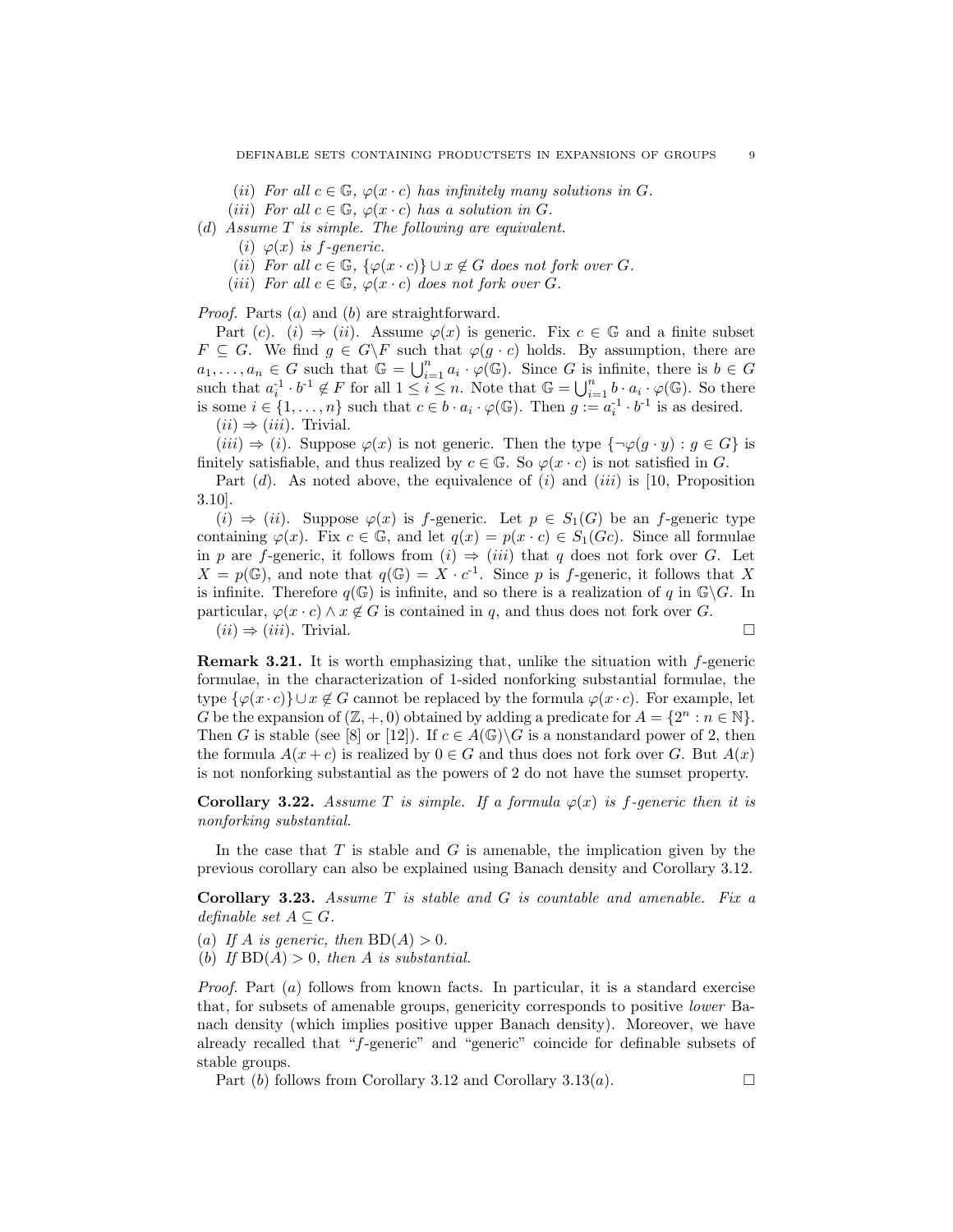Question 3.24. Is there an amenable group G and a set  $A \subseteq G$ , definable in a stable first-order expansion of G, such that A is substantial and  $BD(A) = 0$ ?

**Remark 3.25.** Given an arbitrary ternary relation  $\int$  defined on small subsets of  $\mathbb{G}$ , one can define a formula  $\varphi(x)$  to be:

- (i)  $\bigcup$ -generic if for all  $c \in \mathbb{G}\backslash G$  there is  $b \in \mathbb{G}\backslash G$  such that  $\varphi(b \cdot c)$  holds and  $b \bigcup_G c$ , and
- (ii) 1-sided  $\int$ -substantial if there are  $b, c \in \mathbb{G}\backslash G$  such that  $\varphi(b \cdot c)$  holds and  $b \bigcup_G c$ .

For example, define  $b\bigcup^u_G$  $\frac{u}{G}c$  to mean that tp( $b/Gc$ ) is finitely satisfiable in G. Then Theorem 3.6 says that the 1-sided productset property is equivalent to 1-sided  $\int^u$ substantial; and Proposition 3.20(*c*) says that generic is equivalent to  $\int_{-\infty}^{\infty}$ -generic. If  $\bigcup$ <sup>f</sup> denotes nonforking independence, then Corollary 3.11 says that the 1-sided productset property implies 1-sided  $\bigcup^{f}$ -substantial. In fact, this holds when  $\bigcup^{f}$ is replaced by any ternary relation  $\int$  weaker than  $\int^u$ . Another notable example is p-independence, denoted  $\downarrow^b$ , in  $T^{eq}$ . For real elements,  $\downarrow^u$  is the same when evaluated in T or in  $T<sup>eq</sup>$  and, moreover, implies  $\bigcup^{\mathsf{p}}$ . If we further assume T is rosy, then  $\bigcup$  <sup>p</sup>-generic, as defined above, agrees with the notion defined in [4, Section 1] (by following the proof of Proposition 3.20 with forking replaced by <sup>þ</sup>-forking, and [10, Proposition 3.10] replaced by [4, Proposition 1.17]).

3.3. Generically stable types and the finitary productset property. Continuing with the analogy between Proposition 3.1 and Theorem 3.4, it is clear that types that commute with other types with respect to the operation  $\otimes$  will play a role in the investigation of sets with the productset property. Such types have been identified (in the NIP context) as the so-called generically stable types and thus one should be motivated to consider a suitable notion of substantial formulae associated to such types. The catch here is that generically stable types are defined with respect to some small model  $M \prec \mathbb{G}$  which need not be equal to the original small model G. Thus, one is led to the investigation of formulae  $\varphi$  for which  $\varphi(M)$ has the productset property. In terms of the original group G, we are forced to consider the following weaker notion:

**Definition 3.26.** A formula  $\varphi(x)$  has the *finitary productset property* if, for any  $n \in \mathbb{N}$ , there are  $B, C \subseteq G$  with  $|B|, |C| \geq n$  such that  $B \cdot C \subseteq \varphi(G)$ .

**Remark 3.27.**  $\varphi(x)$  has the finitary productset property if and only if there is an elementary extension  $M \succ G$  such that  $\varphi(M)$  has the productset property. Also, if G is  $\omega$ -saturated, then  $\varphi(x)$  has the finitary productset property if and only if it has the productset property.

It is possible to carry out the above discussion precisely and prove that in NIP theories, formulae which are substantial with respect to generically stable types (as defined below) satisfy the finitary productset property. However, by relativizing coheir substantiality to an arbitrary model M, we can obtain this result without any assumptions on T. In particular, given a small model  $M \prec \mathbb{G}$ , we say that a formula  $\varphi(x)$  is *coheir substantial over* M if it satisfies the definition of coheir substantiality (Definition 3.5), with  $G$  replaced by the arbitrary model  $M$ . We can now define a notion of substantial formulae motived by generically stable types.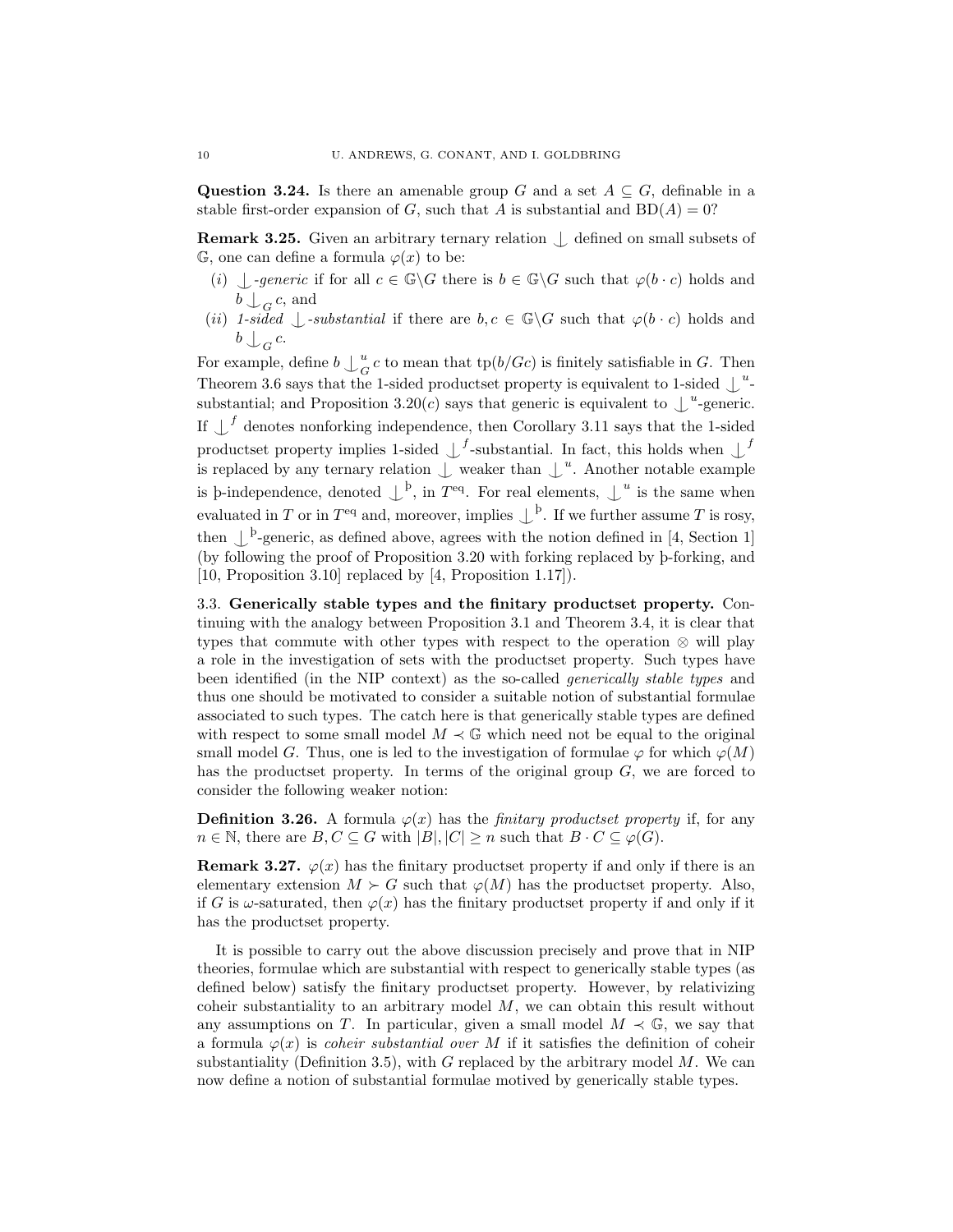# Definition 3.28.

- (1) (From [11]) Given a small model  $M \prec \mathbb{G}$ , a type  $p \in S_1(\mathbb{G})$  is generically stable over M if it is M-invariant and, for any Morley sequence  $(b_i)_{i\lt\omega}$  in p over M and any formula  $\theta(x)$  (with parameters from G), the set  $\{i \in \omega :$  $\mathbb{G} \models \theta(b_i)$  is finite or cofinite.
- (2) A formula  $\varphi(x)$  is gs-substantial if there is a small model  $M \prec \mathbb{G}$  and  $b, c \in \mathbb{G} \backslash M$  such that  $\varphi(b \cdot c)$  holds and tp $(b/Gc)$  extends to a nonalgebraic global type which is generically stable over M.

The following fact on generically stable types (in arbitrary theories) is necessary for our analysis.

**Fact 3.29.** [11, Proposition 1] Fix a small model  $M \prec \mathbb{G}$ . If a global type p is generically stable over M, then p is definable over M and finitely satisfiable in  $M$ .

Remark 3.30. If T is NIP, then the converse of Fact 3.29 holds and provides one of the many equivalent ways to formulate the notion of generically stable global types (see, for example, [13, Theorem 2.29]). Moreover, [13, Proposition 2.33] states that, in NIP theories, generically stable types commute (with respect to  $\otimes$ ) with all invariant types.

**Theorem 3.31.** If a formula  $\varphi(x)$  is gs-substantial, then it has the finitary productset property.

*Proof.* Assume that  $\varphi(x)$  is gs-substantial as witnessed by  $M \prec \mathbb{G}$  and  $b, c \in \mathbb{G}\backslash M$ . By relativizing Theorem 3.7(a), we see that if  $\varphi(x)$  is coheir substantial over M, then  $\varphi(M)$  has the productset property, whence  $\varphi(x)$  has the finitary productset property. Thus, it suffices to show that  $\varphi(x)$  is coheir substantial over M.

Let  $p(x)$  be a nonalgebraic global extension of  $tp(b/Gc)$  which is generically stable over M. By Fact 3.29,  $p$  is definable over M and finitely satisfiable in M. Let  $b' \models p|_{M G_c}$ . Then  $b' \equiv_{G_c} b$  and so  $b' \cdot c \in \varphi(\mathbb{G})$ . Since p is nonalgebraic, we have  $b' \notin M$ . Since  $tp(b'/Mc)$  is contained in  $p(x)$ , we have that  $tp(b'/Mc)$ is finitely satisfiable in M. We also have that  $tp(b'/Mc)$  is M-definable, and thus  $\text{tp}(c/Mb')$  is finitely satisfiable in M. Altogether  $b', c \in \mathbb{G}\backslash M$  witness that  $\varphi(x)$  is coheir substantial over  $M$ .

From the proof of Theorem 3.31 it is clear that if  $\varphi(x)$  is gs-substantial as witnessed by  $M = G$ , then  $\varphi(x)$  is coheir substantial and thus has the productset property. This result can, once again, be adapted to work outside of the setting of groups (see Remark 3.9).

## 4. ERDÖS'S CONJECTURE IN GROUPS WITH DISTAL THEORIES

Given a structure  $M$ , a Keisler measure on  $M$  is a finitely additive probability measure on the definable subsets of  $M$ . Such a measure is *generically stable* if it has a (unique) extension to a global M-invariant measure which is definable and finitely satisfiable in  $M$  (see [13, Section 7.5]). In the NIP context, the following equivalent definition can be used, which avoids reference to global extensions (see [13, Theorem 7.29]).

**Definition 4.1.** Let M be a structure whose theory is NIP. A Keisler measure  $\mu$  on M is generically stable if, for any formula  $\varphi(x,\bar{z})$  and  $\epsilon > 0$ , there are  $a_1, \ldots, a_n \in$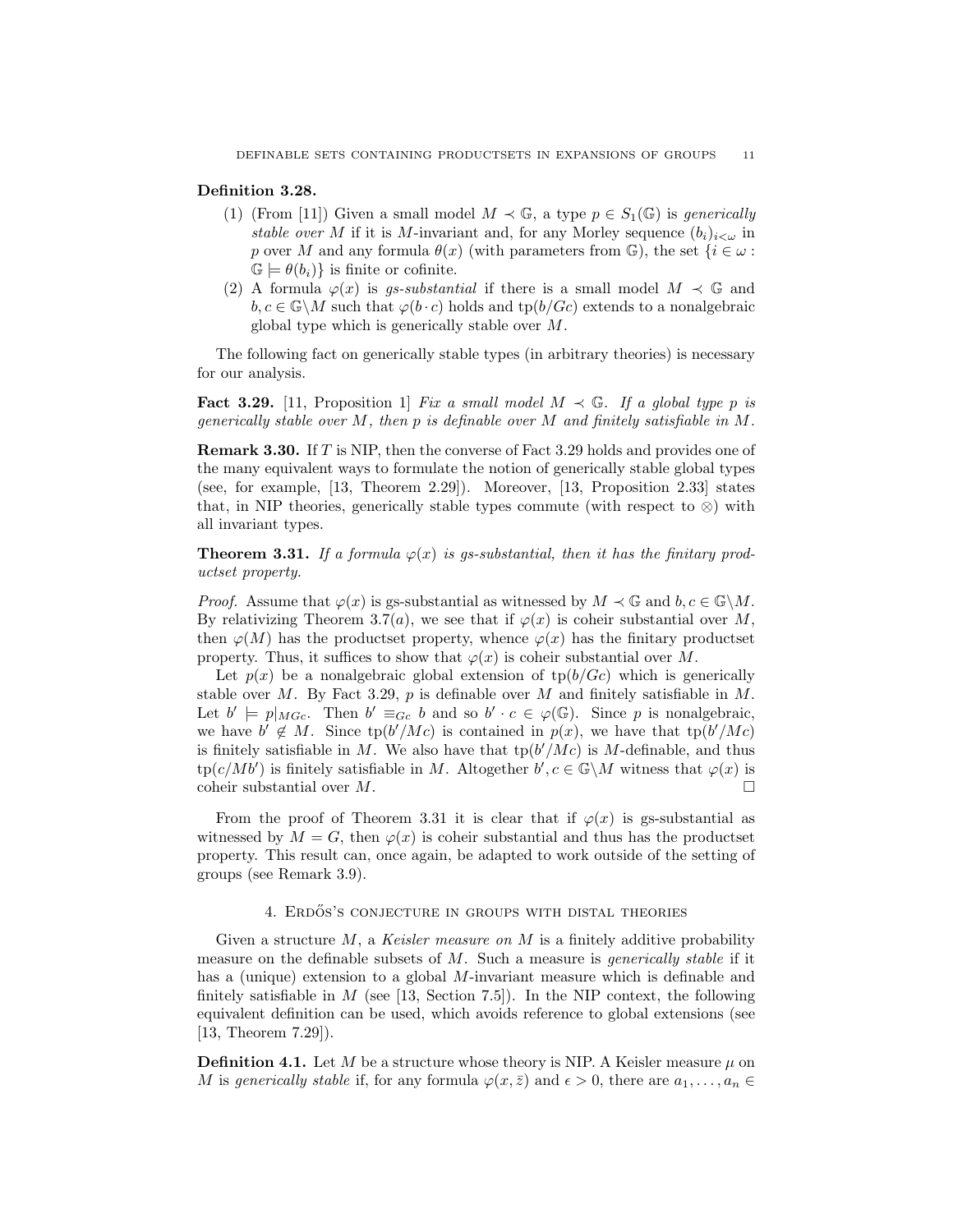M such that, for any  $\bar{c} \in M^{|\bar{z}|}$ ,

$$
\left|\mu(\varphi(M,\bar{c})) - \frac{1}{n}|\{i : M \models \varphi(a_i,\bar{c})\}|\right| < \epsilon.
$$

We also recall that if I is an index set,  $(M_i)_{i\in I}$  is a sequence of L-structures,  $\mu_i$ is Keisler measure on  $M_i$ ,  $\mathcal U$  is an ultrafilter on  $I$ , and  $N := \prod_{\mathcal U} M_i$ , then one can define the ultralimit measure  $\mu := \prod_{\mathcal{U}} \mu_i$  on N such that, for definable  $D_i \subseteq M_i$ ,  $\mu(\prod_{\mathcal{U}} D_i) := \lim_{\mathcal{U}} \mu_i(D_i)$ . In the NIP setting, if each  $\mu_i$  is generically stable on  $M_i$ , then  $\mu$  is generically stable on N (see [14, Corollary 1.3]).

We now focus on *distal structures*, which were first defined by P. Simon to capture the class of "purely unstable NIP theories". (See [13, Chapter 9] for a precise definition.) Examples of distal structures include o-minimal structures,  $(\mathbb{Z}, +, <, 0)$ , and, more generally, any ordered dp-minimal structure. In this section, we analyze productsets in distal expansions of groups. In light of Remark 3.9, the productset phenomenon is closely related to the recent study of regularity in distal theories. In particular, we cite the following result of Chernikov and Starchenko.

**Fact 4.2.** [2, Corollary 4.6] Let M be a distal  $\mathcal{L}$ -structure and fix a formula  $\varphi(x, y, \bar{z}) \in \mathcal{L}$ . Then there are  $\epsilon > 0$  and formulae  $\theta_1(x, \bar{w}), \theta_2(y, \bar{w}) \in \mathcal{L}$  such that, for any generically stable Keisler measures  $\mu, \nu$  on M and any  $\bar{a} \in M^{|\bar{z}|}$ , there are  $\bar{c}_1, \bar{c}_2 \in M^{|\bar{w}|}$  such that  $\mu(\theta_1(M, \bar{c}_1)), \nu(\theta_2(M, \bar{c}_2)) \geq \epsilon$  and either  $\theta_1(M, \bar{c}_1) \times$  $\theta_2(M, \bar{c}_2) \subseteq \varphi(M^2, \bar{a})$  or  $\theta_1(M, \bar{c}_1) \times \theta_2(M, \bar{c}_2) \subseteq \neg \varphi(M^2, \bar{a}).$ 

Although we have stated the previous result using singleton variables  $x$  and  $y$ (which will be sufficient for our purposes), it is worth noting that the results of [2] apply to formulae in any number of partitioned tuples of variables. In [1, Theorem 5.11], Chernikov, Galvin, and Starchenko use Fact 4.2 to prove essentially what we have stated below as Corollary 4.4. Using similar methods, we prove the following refinement of [1, Theorem 5.11] and, for the sake of completeness, derive Corollary 4.4 directly from it. Once again, we have stated our results for formulae in two singleton variables x and y, and the generalization to formulae in any number of partitioned tuples of variables is evident.

**Proposition 4.3.** Let M be a distal  $\mathcal{L}$ -structure and fix a formula  $\varphi(x, y, \bar{z}) \in \mathcal{L}$ . Then there are formulae  $\theta_1(x,\bar{w}), \theta_2(x,\bar{w}) \in \mathcal{L}$  such that, for any  $\bar{a} \in M^{|\bar{z}|}$ , if for all  $n > 0$  there are  $B, C \subseteq M$  such that  $|B|, |C| \geq n$  and  $B \times C \subseteq \varphi(M^2, \bar{a}),$ then for all  $n > 0$  there are  $\bar{c}_1, \bar{c}_2 \in M^{|\bar{w}|}$  such that  $|\theta_1(M, \bar{c}_1)|, |\theta_2(M, \bar{c}_2)| \geq n$  and  $\theta_1(M, \bar{c}_1) \times \theta_2(M, \bar{c}_2) \subseteq \varphi(M^2, \bar{a}).$ 

*Proof.* Fix  $\varphi(x, y, \bar{z})$ . Fix also a nonprincipal ultrafilter U on N, and set  $N := M^{\mathcal{U}}$ . Let  $\epsilon > 0$  and  $\theta_1(x, \bar{w}), \theta_2(y, \bar{w})$  be as in Fact 4.2 with respect to the distal structure N. Fix  $\bar{a} \in M^{|\bar{z}|}$  and assume that, for all  $n \in \mathbb{N}$ , there are  $B_n, C_n \subseteq M$  such that  $|B_n| = |C_n| = n$  and  $B_n \times C_n \subseteq \varphi(M^2, \bar{a})$ . Define, for  $n \in \mathbb{N}$ , the Keisler measures  $\mu_n$  and  $\nu_n$  on M, such that, given a definable set  $D \subseteq M$ , we have

$$
\mu_n(D) = \frac{1}{n}|D \cap B_n|
$$
 and  $\nu_n(D) = \frac{1}{n}|D \cap C_n|$ .

By Definition 4.1,  $\mu_n$  and  $\nu_n$  are generically stable measures on M. Let  $\mu = \prod_{\mathcal{U}} \mu_n$ and  $\nu = \prod_{\mathcal{U}} \nu_n$ . Then  $\mu$  and  $\nu$  are generically stable Keisler measures on N. By Fact 4.2, there are  $\bar{c}_1, \bar{c}_2 \in N^{|\bar{w}|}$  such that, setting  $B := \theta_1(N, \bar{c}_1)$  and  $C := \theta_2(N, \bar{c}_2)$ , we have  $\mu(B), \nu(C) \geq \epsilon$  and either  $B \times C \subseteq \varphi(N^2, \bar{a})$  or  $B \times C \subseteq \neg \varphi(N^2, \bar{a})$ . Since  $N$  is an elementary extension of  $M$ , in order to finish the proof, it suffices to show that B, C are infinite and  $(B \times C) \cap \varphi(N^2, \bar{a}) \neq \emptyset$ .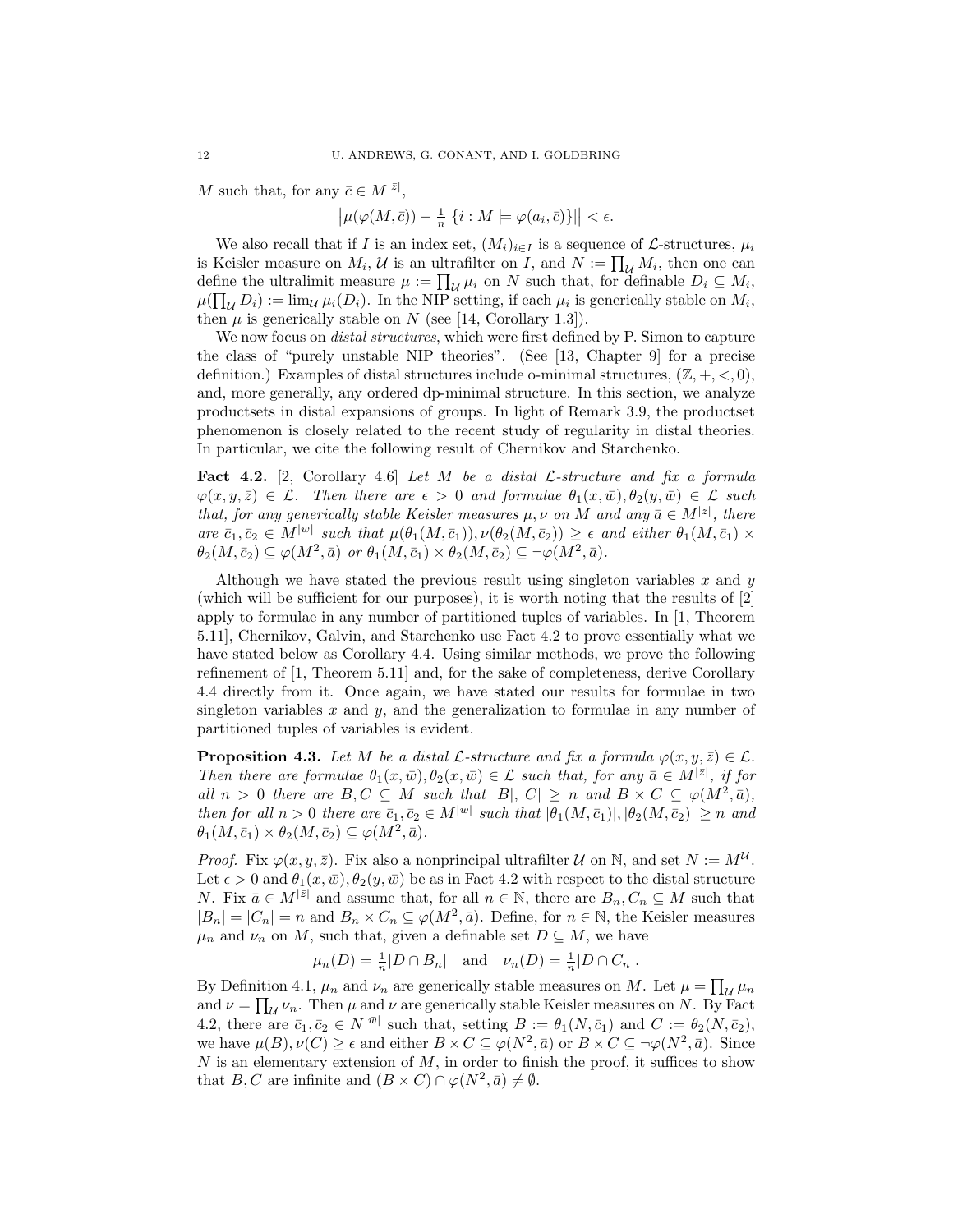For  $i \in \{1,2\}$  and  $n \in \mathbb{N}$ , let  $\bar{c}_i^n \in M^{|\bar{w}|}$  be such that  $\bar{c}_i = (\bar{c}_i^n)_{n \in \mathbb{N}}/U$ . Set  $B_n^* := \theta_1(M, \bar{c}_1^n)$  and  $C_n^* := \theta_2(M, \bar{c}_2^n)$ . Then  $B = \prod_{\mathcal{U}} B_n^*$  and  $C = \prod_{\mathcal{U}} C_n^*$ . Since  $\mu(B) \geq \epsilon$ , it follows that

 $X := \left\{ n \in \mathbb{N} : |B_n^* \cap B_n| \ge \frac{\epsilon}{2} |B_n| \right\} = \left\{ n \in \mathbb{N} : \mu_n(B_n^*) \ge \frac{\epsilon}{2} \right\} \in \mathcal{U}.$ 

Given  $k \in \mathbb{N}$ , there is a cofinite set  $Y_k \subseteq \mathbb{N}$  such that  $\frac{\epsilon}{2}|B_n| \geq k$  for all  $n \in Y_k$ . Thus, for any  $k \in \mathbb{N}, X \cap Y_k \subseteq \{n \in N : |B_n^*| \ge k\} \in \mathcal{U}$ , which implies  $|B| \ge k$ . Thus  $B$  is infinite and, by a similar argument,  $C$  is infinite. Also, if

$$
Y := \{ n \in \mathbb{N} : (B_n^* \times C_n^*) \cap (B_n \times C_n) \neq \emptyset \},\
$$

then  $Y \in \mathcal{U}$  and  $Y \subseteq \{n \in \mathbb{N} : (B_n^* \times C_n^*) \cap \varphi(M^2, \bar{a}) \neq \emptyset\}$ . Since  $B \times C = \prod_{\mathcal{U}} (B_n^* \times C_n^*)$ , it follows that  $(B \times C) \cap \varphi(N^2, \bar{a}) \neq \emptyset$ .

Recall that a structure M eliminates  $\exists^{\infty}$  if for any formula  $\theta(x,\bar{w})$ , there is some  $n \in \mathbb{N}$  such that, for any  $\bar{c} \in M^{|\bar{w}|}$ , if  $|\theta(M, \bar{c})| \geq n$ , then  $\theta(M, \bar{c})$  is infinite.

**Corollary 4.4** (Chernikov, Galvin, Starchenko [1]). Let M be a distal  $\mathcal{L}\text{-}structure$ with elimination of  $\exists^{\infty}$ . Then for any formula  $\varphi(x, y, \bar{z}) \in \mathcal{L}$ , there is some  $n \in \mathbb{N}$ such that, for any  $\bar{a} \in M^{|\bar{z}|}$ , if there are  $B', C' \subseteq M$  such that  $|B'|, |C'| \geq n$ and  $B' \times C' \subseteq \varphi(M^2, \bar{a})$ , then there are infinite definable  $B, C \subseteq M$  such that  $B \times C \subseteq \varphi(M^2, \bar{a}).$ 

*Proof.* Suppose the corollary is false as witnessed by  $\varphi(x, y, \bar{z})$ . Then for any  $n \in \mathbb{N}$ , there is  $\bar{a}_n \in M^{|\bar{z}|}$  such that  $\varphi(M^2, \bar{a}_n)$  does not contain  $B \times C$  for any infinite definable  $B, C \subseteq M$ , but there are  $B_n, C_n \subseteq M$  such that  $|B_n|, |C_n| \geq n$  and  $B_n \times C_n \subseteq \varphi(M^2, \bar{a}_n)$ . Let U be a nonprincipal ultrafilter on N and set  $N := M^{\mathcal{U}}$ . Let  $\theta_1(x,\bar{w})$  and  $\theta_2(y,\bar{w})$  be given by Proposition 4.3 (with respect to  $\varphi(x,y,\bar{z})$  and the model N). Since M eliminates  $\exists^{\infty}$ , there is some  $m \in \mathbb{N}$  such that, for  $i \in \{1,2\}$ and  $\bar{c} \in M^{|\bar{w}|}$ , if  $|\theta_i(M, \bar{c})| \geq m$ , then  $\theta_i(M, \bar{c})$  is infinite. Let  $\bar{a}^* = (\bar{a}_n)_{n \in \mathbb{N}}/U \in N$ . By assumption and Los's Theorem,  $\varphi(x, y, \bar{a})$  satisfies the conditions of Proposition 4.3 (with respect to N). By choice of  $\theta_1$  and  $\theta_2$ , it follows that  $\bar{c}^*$  satisfies the formula  $\psi(z)$  expressing "there are  $\bar{w}_1, \bar{w}_2$  such that  $\theta_1(x, \bar{w}_1)$  and  $\theta_2(y, \bar{w}_2)$  each have at least m solutions and  $\theta_1(x,\bar{w}_2) \times \theta_2(y,\bar{w}_2)$  is contained in  $\varphi(x,y,\bar{z})$ ." Therefore there is some  $n \in \mathbb{N}$  such that  $M \models \psi(\bar{a}_n)$ . By choice of m, this contradicts the assumption on  $\varphi(x, y, \bar{a}_n)$ .

We now return to the setting of a fixed first-order expansion of a group  $G$  (with the same notation and conventions described after Remark 3.2).

#### Definition 4.5.

- (1) A formula  $\varphi(x)$  has the *definable productset property* if there are infinite definable  $B, C \subseteq G$  such that  $B \cdot C \subseteq \varphi(G)$ .
- (2) A formula  $\varphi(x)$  has the *definable finitary productset property* if there are formulae  $\theta_1(x,\bar{w}), \theta_2(x,\bar{w})$  such that, for all  $n \in \mathbb{N}$  there are  $\bar{c}_1, \bar{c}_2 \in G^{|\bar{w}|}$ such that  $|\theta_1(G, \bar{c}_1)|, |\theta_2(G, \bar{c}_2)| \geq n$  and  $\theta_1(G, \bar{c}_2) \cdot \theta_2(G, \bar{c}_2) \subseteq \varphi(G)$ .

**Theorem 4.6.** Assume G is distal, and fix a formula  $\varphi(x)$ .

- (a) If  $\varphi(x)$  has the finitary productset property, then it has the definable finitary productset property.
- (b) Suppose G eliminates  $\exists^{\infty}$ . Then there is some  $n \in \mathbb{N}$  such that, if there are  $B, C \subseteq G$  such that  $|B|, |C| \geq n$  and  $B \cdot C \subseteq \varphi(G)$ , then  $\varphi(x)$  has the definable productset property.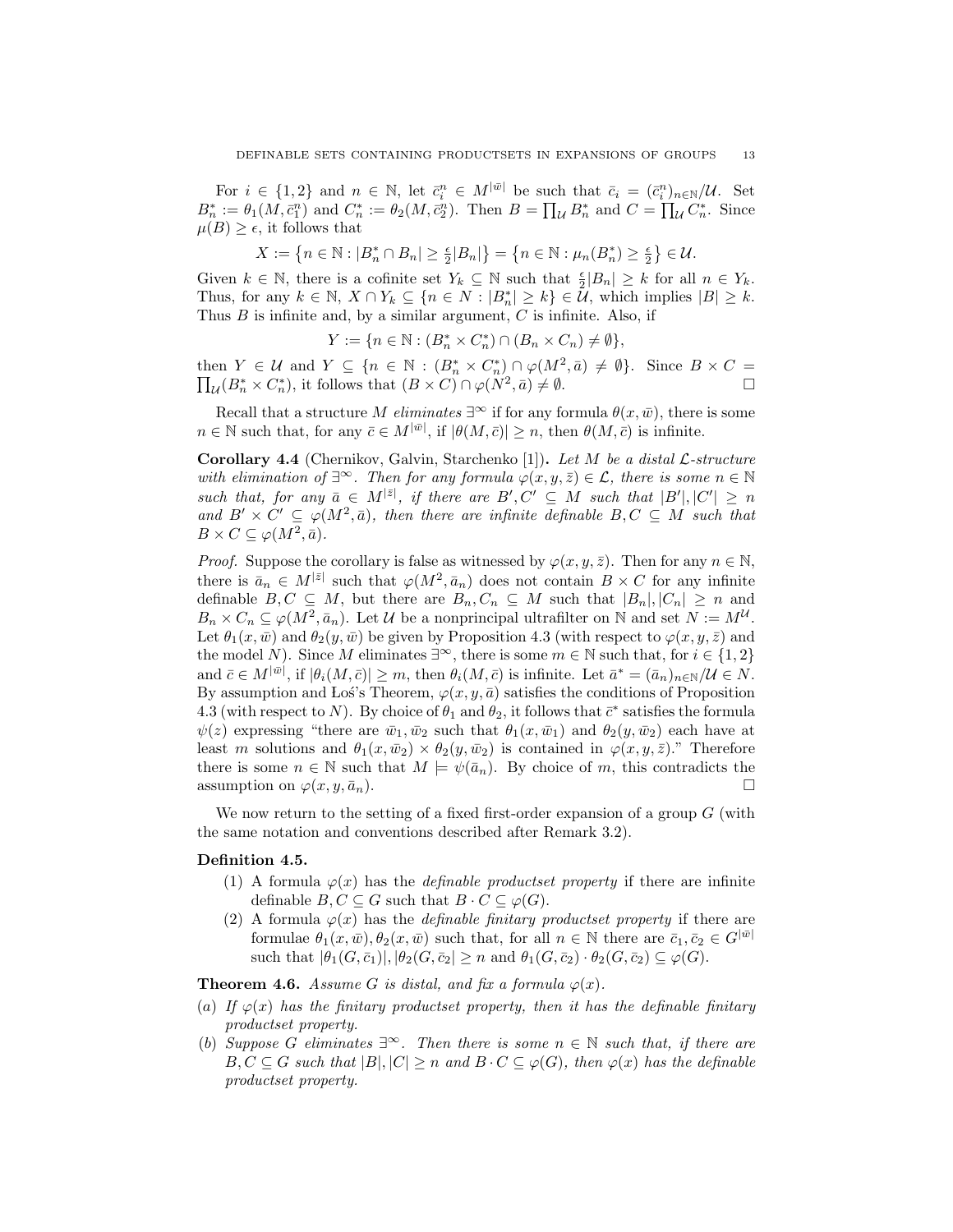*Proof.* For part (a), apply Proposition 4.3 to the formula  $\varphi(x \cdot y)$ . For part (b), apply Corollary 4.4 to the formula  $\varphi(x \cdot y)$ .

Remark 4.7. Although it will not be significant for the subsequent results, it is worth noting that in Theorem 4.6(a), the formulae  $\theta_1(x,\bar{w})$  and  $\theta_2(x,\bar{w})$  which witness the definable finitary productset property do not depend on the parameters appearing  $\varphi(x)$ . Similarly, the integer n in part (b) does not depend on parameters.

Theorem 4.6 has the following consequences for expansions of amenable groups.

Corollary 4.8. Assume G is a distal expansion of a countable amenable group.

- (a) If  $A \subseteq G$  is definable with  $BD(A) > 0$ , then A has the definable finitary productset property.
- (b) Suppose G eliminates  $\exists^{\infty}$ . If  $A \subseteq G$  is definable with  $BD(A) > 0$ , then A has the definable productset property.

Proof. By Theorem 4.6, it suffices to show that sets of positive Banach density have the finitary productset property. To see this, we use Lemma 2.2 and the observation that the 1-sided productset property implies the finitary productset property. Indeed, fix  $A \subseteq G$  and suppose  $(b_i)_{i \leq \omega}$ ,  $(c_i)_{i \leq \omega}$  are sequences of pairwise distinct elements such that  $b_i \cdot c_j \in A$  for all  $i \leq j$ . For any  $n \in \mathbb{N}$ , if  $B =$  ${b_0, \ldots, b_{n-1}}$  and  $C = {c_{n-1}, \ldots, c_{2n-2}}$ , then  $B \cdot C \subseteq A$ .

The class of distal expansions of amenable groups includes any o-minimal expansion or, more generally, dp-minimal expansion of a countable ordered group (in fact, such groups are always abelian [15]). In the o-minimal case, one also has elimination of  $\exists^{\infty}$ . It is also worth mentioning the fact that any  $\aleph_0$ -categorial dpminimal group is nilpotent-by-finite [6], and thus amenable. Of course, in order to use the previous work to conclude the productset property for sets of positive Banach density, one would need the further assumption of stability or distality.

#### **ACKNOWLEDGEMENTS**

The authors thank Renling Jin for suggesting the proof of Proposition 2.3 and Mauro DiNasso for allowing us to use Proposition 3.1. We also thank Sergei Starchenko for helpful conversations, and Pierre Simon for comments on an earlier draft, which improved some results in Section 3.1 (especially Theorem 3.4).

### **REFERENCES**

- [1] Artem Chernikov, David Galvin, and Sergei Starchenko, Cutting lemma and Zarankiewicz's problem in distal structures, available: arXiv: 1612.00908.
- [2] Artem Chernikov and Sergei Starchenko, Regularity lemma for distal structures, J. Eur. Math. Soc. (JEMS) 20 (2018), no. 10, 2437–2466. MR 3852184
- [3] Mauro Di Nasso, Isaac Goldbring, Renling Jin, Steven Leth, Martino Lupini, and Karl Mahlburg, On a sumset conjecture of Erdős, Canad. J. Math. 67 (2015), no. 4, 795–809. MR 3361013
- [4] Clifton Ealy, Krzysztof Krupiński, and Anand Pillay, Superrosy dependent groups having finitely satisfiable generics, Ann. Pure Appl. Logic 151 (2008), no. 1, 1-21. MR 2381504
- [5] P. Erdős and R. L. Graham, *Old and new problems and results in combinatorial num*ber theory, Monographies de L'Enseignement Mathématique [Monographs of L'Enseignement Mathématique], vol. 28, Université de Genève, L'Enseignement Mathématique, Geneva, 1980. MR 592420